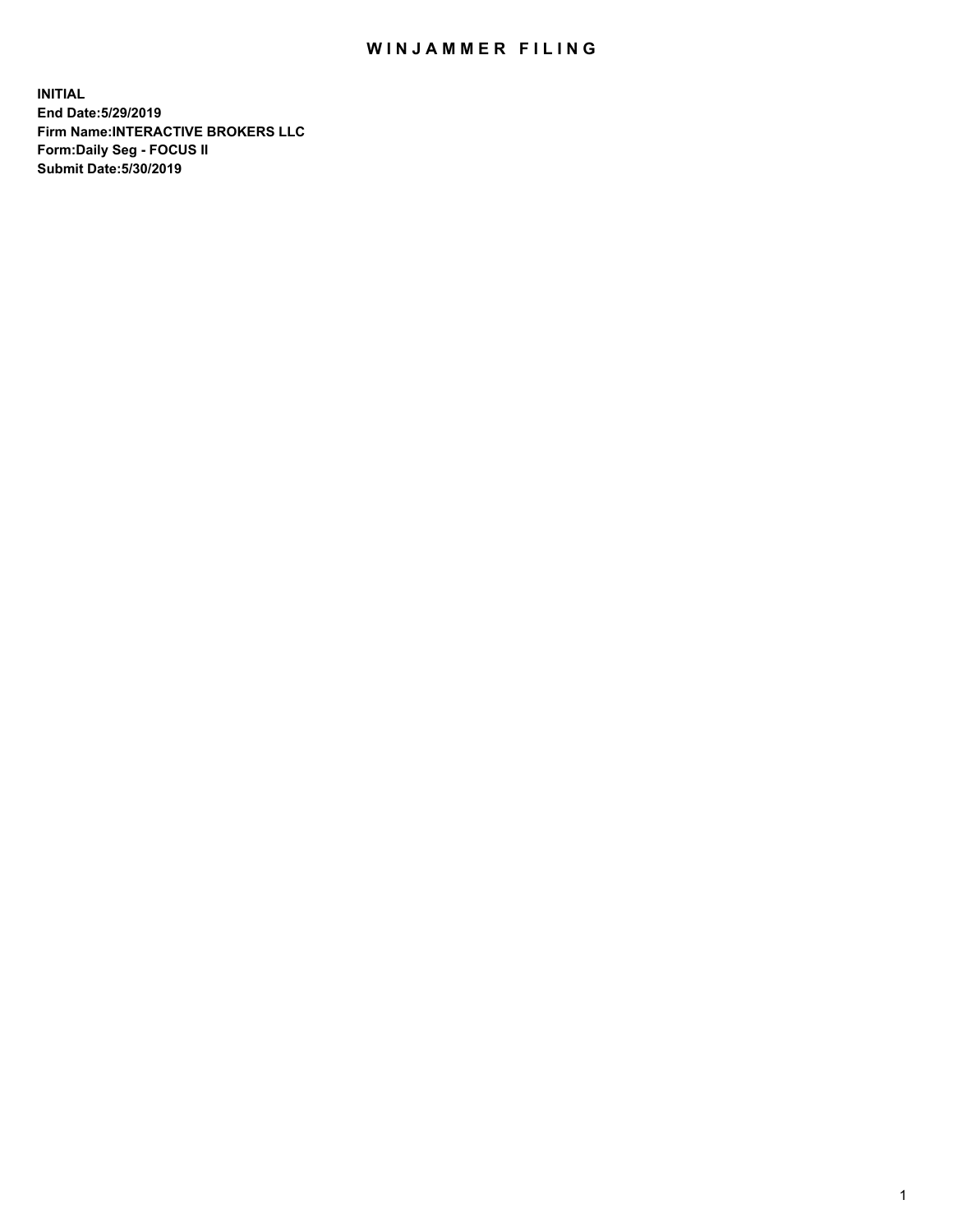**INITIAL End Date:5/29/2019 Firm Name:INTERACTIVE BROKERS LLC Form:Daily Seg - FOCUS II Submit Date:5/30/2019 Daily Segregation - Cover Page**

| Name of Company                                                                                                                                                                                                                                                                                                                | <b>INTERACTIVE BROKERS LLC</b>                                                   |
|--------------------------------------------------------------------------------------------------------------------------------------------------------------------------------------------------------------------------------------------------------------------------------------------------------------------------------|----------------------------------------------------------------------------------|
| <b>Contact Name</b>                                                                                                                                                                                                                                                                                                            | James Menicucci                                                                  |
| <b>Contact Phone Number</b>                                                                                                                                                                                                                                                                                                    | 203-618-8085                                                                     |
| <b>Contact Email Address</b>                                                                                                                                                                                                                                                                                                   | jmenicucci@interactivebrokers.c<br>om                                            |
| FCM's Customer Segregated Funds Residual Interest Target (choose one):<br>a. Minimum dollar amount: ; or<br>b. Minimum percentage of customer segregated funds required:% ; or<br>c. Dollar amount range between: and; or<br>d. Percentage range of customer segregated funds required between:% and%.                         | <u>0</u><br>$\overline{\mathbf{0}}$<br>155,000,000 245,000,000<br>0 <sub>0</sub> |
| FCM's Customer Secured Amount Funds Residual Interest Target (choose one):<br>a. Minimum dollar amount: ; or<br>b. Minimum percentage of customer secured funds required:% ; or<br>c. Dollar amount range between: and; or<br>d. Percentage range of customer secured funds required between:% and%.                           | <u>0</u><br>$\overline{\mathbf{0}}$<br>80,000,000 120,000,000<br>0 <sub>0</sub>  |
| FCM's Cleared Swaps Customer Collateral Residual Interest Target (choose one):<br>a. Minimum dollar amount: ; or<br>b. Minimum percentage of cleared swaps customer collateral required:% ; or<br>c. Dollar amount range between: and; or<br>d. Percentage range of cleared swaps customer collateral required between:% and%. | <u>0</u><br>$\underline{\mathbf{0}}$<br>0 <sub>0</sub><br>0 <sub>0</sub>         |

Attach supporting documents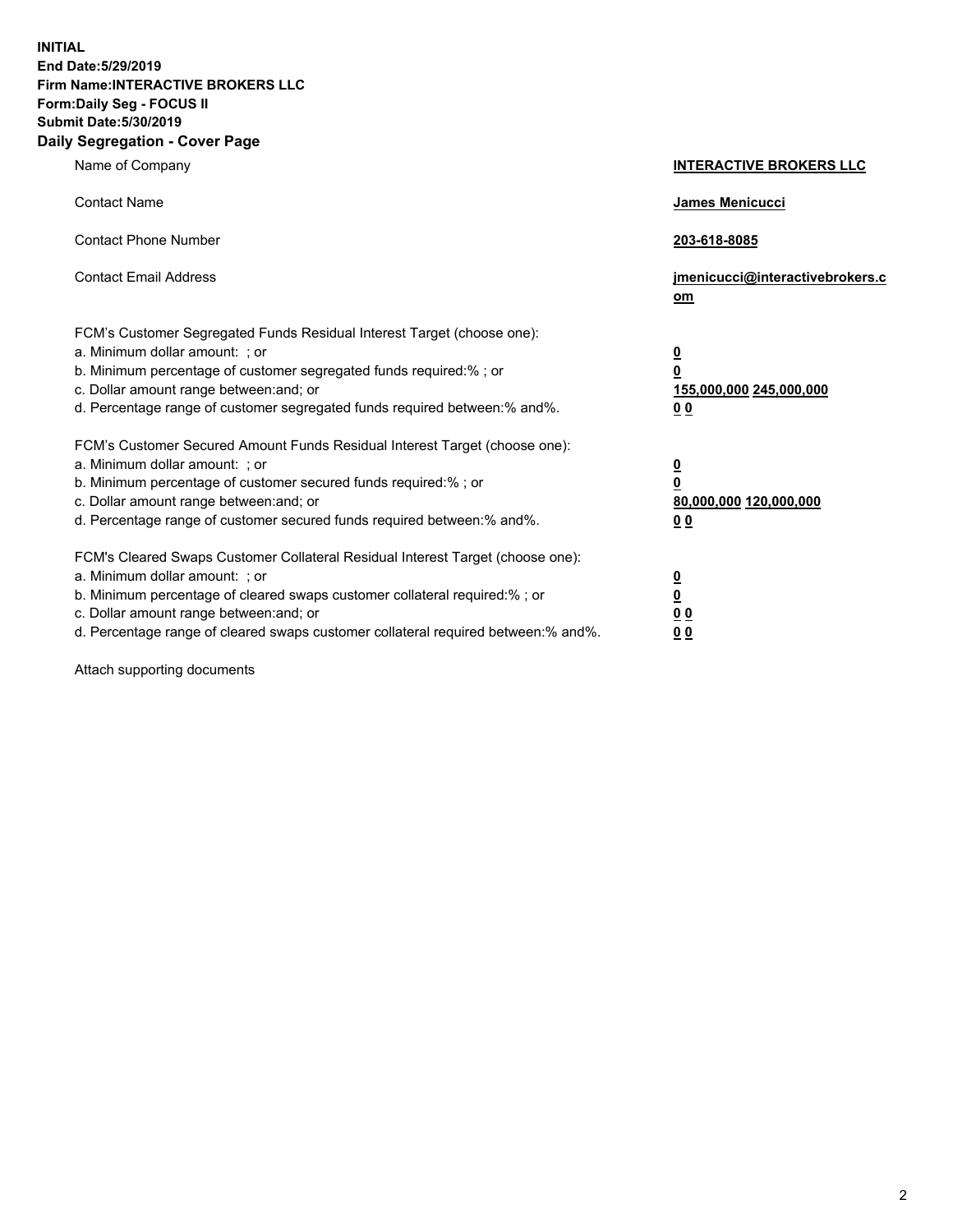## **INITIAL End Date:5/29/2019 Firm Name:INTERACTIVE BROKERS LLC Form:Daily Seg - FOCUS II Submit Date:5/30/2019 Daily Segregation - Secured Amounts**

|                | Dany Ocgregation - Oceaned Anioante                                                               |                                                        |
|----------------|---------------------------------------------------------------------------------------------------|--------------------------------------------------------|
|                | Foreign Futures and Foreign Options Secured Amounts                                               |                                                        |
|                | Amount required to be set aside pursuant to law, rule or regulation of a foreign                  | $0$ [7305]                                             |
|                | government or a rule of a self-regulatory organization authorized thereunder                      |                                                        |
| 1.             | Net ledger balance - Foreign Futures and Foreign Option Trading - All Customers                   |                                                        |
|                | A. Cash                                                                                           | 446,258,489 [7315]                                     |
|                | B. Securities (at market)                                                                         | $0$ [7317]                                             |
| 2.             | Net unrealized profit (loss) in open futures contracts traded on a foreign board of trade         | 342,392 [7325]                                         |
| 3.             | Exchange traded options                                                                           |                                                        |
|                | a. Market value of open option contracts purchased on a foreign board of trade                    | 95,724 [7335]                                          |
|                | b. Market value of open contracts granted (sold) on a foreign board of trade                      | -36,214 [7337]                                         |
| 4.             | Net equity (deficit) (add lines 1. 2. and 3.)                                                     | 446,660,391 [7345]                                     |
| 5.             | Account liquidating to a deficit and account with a debit balances - gross amount                 | 5,048 [7351]                                           |
|                | Less: amount offset by customer owned securities                                                  | 0 [7352] 5,048 [7354]                                  |
| 6.             | Amount required to be set aside as the secured amount - Net Liquidating Equity                    | 446,665,439 [7355]                                     |
|                | Method (add lines 4 and 5)                                                                        |                                                        |
| 7.             | Greater of amount required to be set aside pursuant to foreign jurisdiction (above) or line<br>6. | 446,665,439 [7360]                                     |
|                | FUNDS DEPOSITED IN SEPARATE REGULATION 30.7 ACCOUNTS                                              |                                                        |
| $\mathbf{1}$ . | Cash in banks                                                                                     |                                                        |
|                | A. Banks located in the United States                                                             | 78,273,143 [7500]                                      |
|                | B. Other banks qualified under Regulation 30.7                                                    | 0 [7520] 78,273,143 [7530]                             |
| 2.             | Securities                                                                                        |                                                        |
|                | A. In safekeeping with banks located in the United States                                         | 413,043,748 [7540]                                     |
|                | B. In safekeeping with other banks qualified under Regulation 30.7                                | 0 [7560] 413,043,748 [7570]                            |
| 3.             | Equities with registered futures commission merchants                                             |                                                        |
|                | A. Cash                                                                                           | $0$ [7580]                                             |
|                | <b>B.</b> Securities                                                                              | $0$ [7590]                                             |
|                | C. Unrealized gain (loss) on open futures contracts                                               | $0$ [7600]                                             |
|                | D. Value of long option contracts                                                                 | $0$ [7610]                                             |
|                | E. Value of short option contracts                                                                | 0 [7615] 0 [7620]                                      |
| 4.             | Amounts held by clearing organizations of foreign boards of trade                                 |                                                        |
|                | A. Cash                                                                                           | $0$ [7640]                                             |
|                | <b>B.</b> Securities                                                                              | $0$ [7650]                                             |
|                | C. Amount due to (from) clearing organization - daily variation                                   | $0$ [7660]                                             |
|                | D. Value of long option contracts                                                                 | $0$ [7670]                                             |
|                | E. Value of short option contracts                                                                | 0 [7675] 0 [7680]                                      |
| 5.             | Amounts held by members of foreign boards of trade                                                |                                                        |
|                | A. Cash                                                                                           | 78,638,582 [7700]                                      |
|                | <b>B.</b> Securities                                                                              | $0$ [7710]                                             |
|                | C. Unrealized gain (loss) on open futures contracts                                               | -436,681 [7720]                                        |
|                | D. Value of long option contracts                                                                 | 95,724 [7730]                                          |
|                | E. Value of short option contracts                                                                | <u>-<b>36,214</b> [</u> 7735] <u>78,261,411</u> [7740] |
| 6.             | Amounts with other depositories designated by a foreign board of trade                            | 0 [7760]                                               |
| 7.             | Segregated funds on hand                                                                          | $0$ [7765]                                             |
| 8.             | Total funds in separate section 30.7 accounts                                                     | 569,578,302 [7770]                                     |
| 9.             | Excess (deficiency) Set Aside for Secured Amount (subtract line 7 Secured Statement               | <u>122,912,863</u> [7380]                              |
|                | Page 1 from Line 8)                                                                               |                                                        |
| 10.            | Management Target Amount for Excess funds in separate section 30.7 accounts                       | 80,000,000 [7780]                                      |
| 11.            | Excess (deficiency) funds in separate 30.7 accounts over (under) Management Target                | 42,912,863 [7785]                                      |
|                |                                                                                                   |                                                        |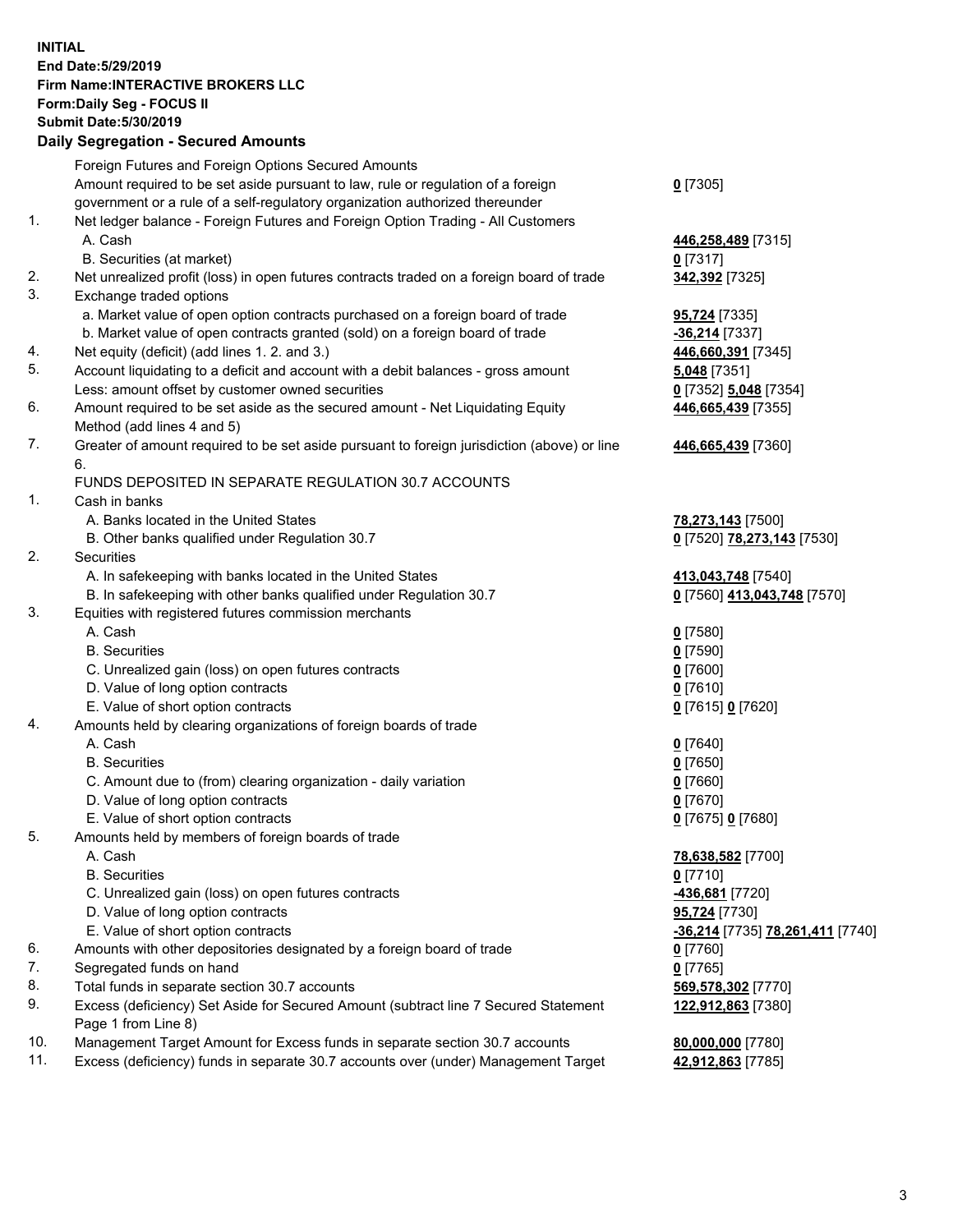**INITIAL End Date:5/29/2019 Firm Name:INTERACTIVE BROKERS LLC Form:Daily Seg - FOCUS II Submit Date:5/30/2019 Daily Segregation - Segregation Statement** SEGREGATION REQUIREMENTS(Section 4d(2) of the CEAct) 1. Net ledger balance A. Cash **3,840,303,985** [7010] B. Securities (at market) **0** [7020] 2. Net unrealized profit (loss) in open futures contracts traded on a contract market **36,108,408** [7030] 3. Exchange traded options A. Add market value of open option contracts purchased on a contract market **171,010,417** [7032] B. Deduct market value of open option contracts granted (sold) on a contract market **-244,475,266** [7033] 4. Net equity (deficit) (add lines 1, 2 and 3) **3,802,947,544** [7040] 5. Accounts liquidating to a deficit and accounts with debit balances - gross amount **1,219,152** [7045] Less: amount offset by customer securities **0** [7047] **1,219,152** [7050] 6. Amount required to be segregated (add lines 4 and 5) **3,804,166,696** [7060] FUNDS IN SEGREGATED ACCOUNTS 7. Deposited in segregated funds bank accounts A. Cash **741,406,923** [7070] B. Securities representing investments of customers' funds (at market) **2,073,581,200** [7080] C. Securities held for particular customers or option customers in lieu of cash (at market) **0** [7090] 8. Margins on deposit with derivatives clearing organizations of contract markets A. Cash **6,098,905** [7100] B. Securities representing investments of customers' funds (at market) **1,258,343,548** [7110] C. Securities held for particular customers or option customers in lieu of cash (at market) **0** [7120] 9. Net settlement from (to) derivatives clearing organizations of contract markets **1,946,942** [7130] 10. Exchange traded options A. Value of open long option contracts **170,730,771** [7132] B. Value of open short option contracts **-244,535,539** [7133] 11. Net equities with other FCMs A. Net liquidating equity **0** [7140] B. Securities representing investments of customers' funds (at market) **0** [7160] C. Securities held for particular customers or option customers in lieu of cash (at market) **0** [7170] 12. Segregated funds on hand **0** [7150] 13. Total amount in segregation (add lines 7 through 12) **4,007,572,750** [7180] 14. Excess (deficiency) funds in segregation (subtract line 6 from line 13) **203,406,054** [7190] 15. Management Target Amount for Excess funds in segregation **155,000,000** [7194]

16. Excess (deficiency) funds in segregation over (under) Management Target Amount Excess

**48,406,054** [7198]